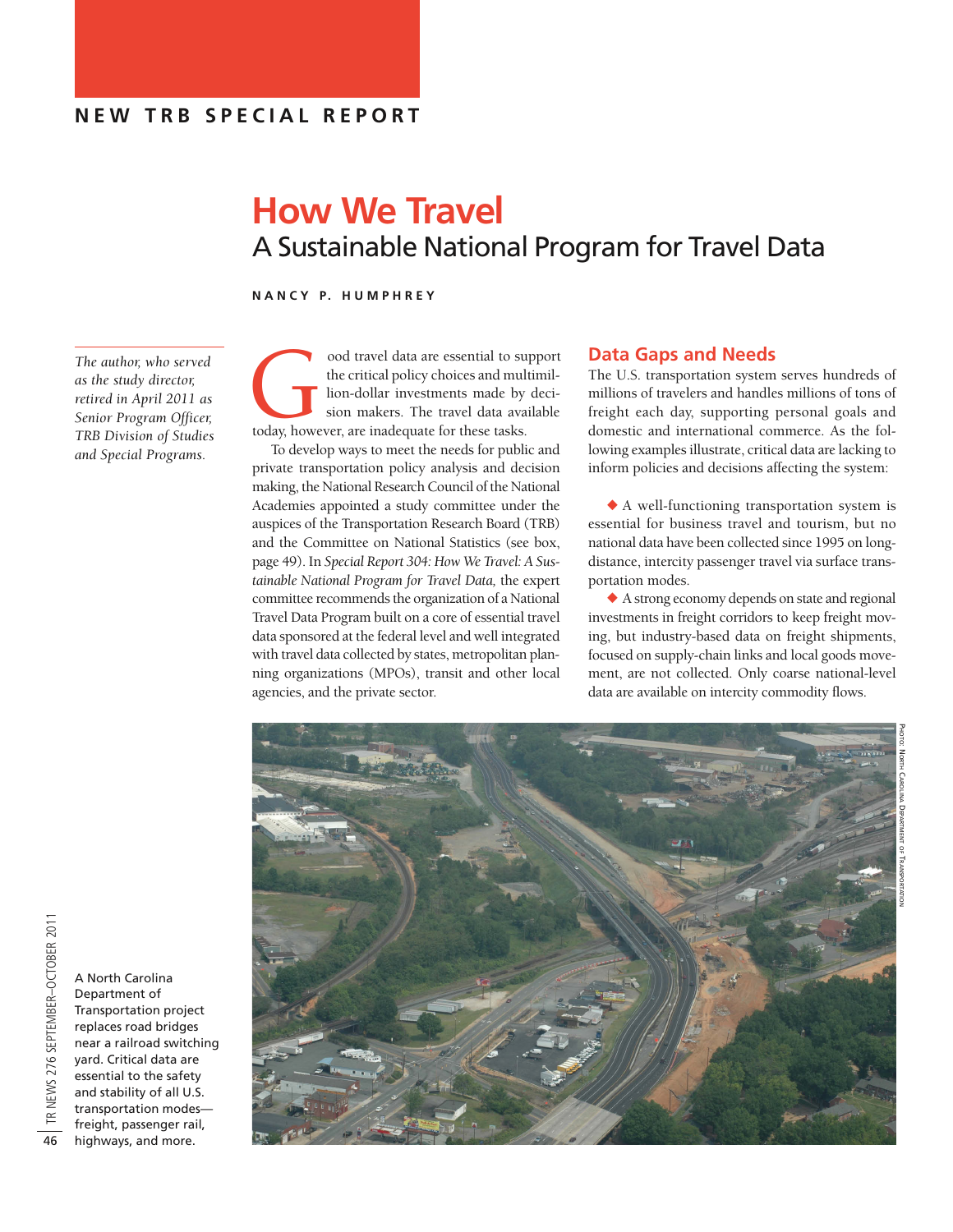

Passengers check train schedules at New York's Penn Station. System users depend on accurate travel information; data integrated from various modes can be used to measure performance and ensure precision.

 $\blacklozenge$  Increased energy efficiency and reductions in greenhouse gas emissions from vehicular travel can reduce the transportation sector's adverse environmental impacts, but the data on vehicle use necessary to monitor progress are no longer being collected.

The federal government collects the most comprehensive data through periodic surveys, but the coverage of these surveys is incomplete, the sample sizes sometimes are insufficient to support meaningful analyses, and the results often are not timely. Moreover, because of shifting political priorities, funding for these surveys is at risk for cancellation.

#### **Study Scope**

The TRB Executive Committee initiated the study, with funding from TRB, the Research and Innovative Technology Administration (RITA), and the Federal Highway Administration, along with the American Association of State Highway and Transportation Officials through the National Cooperative Highway Research Program. The study committee was charged with assessing travel data collected at the federal, state, and local levels and defining an achievable and sustainable travel data system to support public and private transportation decision making.

The primary goal was to develop a strategy for structuring, conducting, and funding the collection of critical travel data. The study is national in scope, recognizing that travel data are collected and used at multiple geographic levels and by multiple sectors. The approach covers all travel modes, with a focus on measuring the performance of the transportation system as a whole.

## **Building on a Core**

To support the wise use of public resources for transportation, particularly at a time of slow growth and massive budget deficits, a National Travel Data Program should be built on a core of essential travel data collected under federal sponsorship and coordinated with the travel data gathered by states, MPOs, transit and other local agencies, and the private sector. To manage and track the development and implementation of the program, a multiyear plan should be designed to assure Congress, the data partners of the U.S. Department of Transportation (DOT), and constituents that the National Travel Data Program is moving ahead.

U.S. DOT should be responsible for leading the effort, despite past failures to develop a comprehensive and effective travel data program, because these data are essential to its mission. The secretary of transportation should assume a leadership role, with program design and coordination carried out by RITA and its Bureau of Transportation Statistics (BTS), the federal statistical agency for transportation, which already has a mandate for data collection and coordination. A National Travel Data Program Advisory Council, representing major travel data constituencies, should be formed to provide strategic advice directly to the secretary of transportation.

In collaboration with its data partners, RITA should invest in researching and testing new methods for data collection, integration, management, and dissemination. The new methods should include continuous data collection and greater use of technology.

The committee estimated that the additional cost of collecting the required data would be \$9 million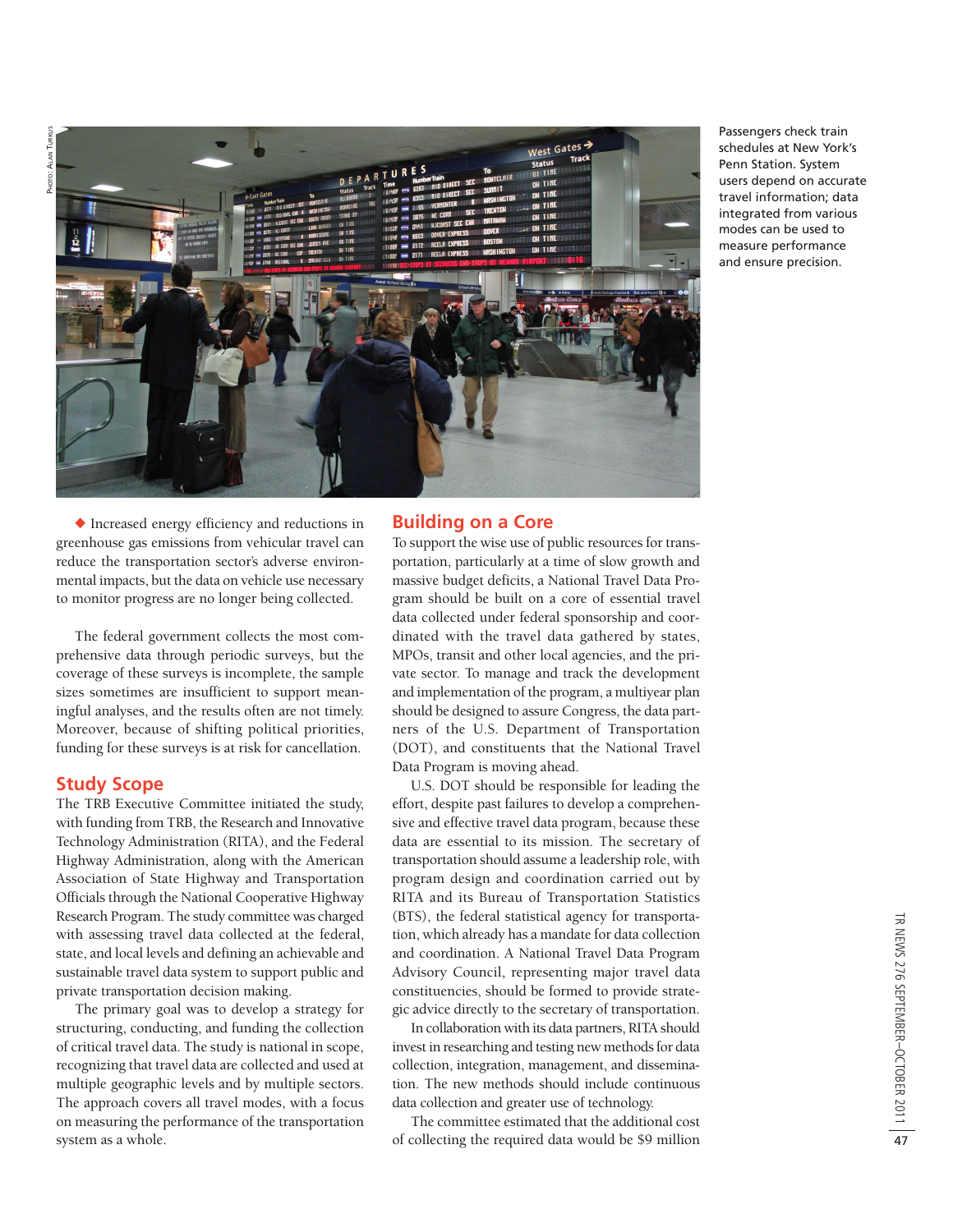A National Travel Data Program would provide comprehensive, effective data for efficient and better-informed decision making.



to \$14 million annually, and additional funds would be needed for BTS to take on the coordinating role. The next reauthorization of surface transportation legislation offers a strategic opportunity to secure the necessary funding.

# **Detailed Findings and Recommendations**

#### *Program Concept*

Addressing critical policy and investment issues particularly in today's constrained funding environment—requires a strategic, interlinked system of passenger and freight travel data. A strong federal role is necessary in organizing and combining travel data from numerous sources into a coherent national program that is well integrated in terms of data architecture—that is, the framework and relational structure—timing, and methods of data collection and sharing.

#### *Collaborations and Partnerships*

Developing the next generation of passenger and freight travel data surveys and data collection activities will require the participation and sustained support of many data partners. Private-sector data providers are key, because they generate, aggregate,



and disseminate data essential to transportation decisions. They must play an important role in the development of a National Travel Data Program.

U.S. DOT should work cooperatively with public agencies at all government levels, with private-sector data providers, and with professional and nonprofit associations to organize and implement a National Travel Data Program. The proposed program would advance the current travel data collection system by employing more consistent data definitions, stronger quality controls, better integration of data sets, and more strategic use of privately collected data.

A process for working collaboratively and on a continuing basis with states and MPOs is needed, to develop common formats to integrate state and regional travel data and to aggregate the data across jurisdictions for analysis and decision making. Opportunities for partnering with the private sector should be pursued for mutual benefits, to access and use private-sector data, yet protect proprietary interests and leverage private-sector expertise in data collection, aggregation, display, and dissemination.

#### *Organization and Leadership*

A successful National Travel Data Program that serves policy makers and planners will require an alignment of leadership, methods, funding, and the understanding of market requirements. U.S. DOT remains the logical and most appropriate agency to spearhead this kind of program, because good national travel data are central to its mission.

The secretary of transportation should assume the leadership role for the proposed National Travel Data Program, to ensure success at the federal level and to affirm that the data needs of U.S. DOT and the nation are met. RITA and BTS have the appropriate mission and mandate to carry out the design and management of the proposed program. Congress

transportation industry.